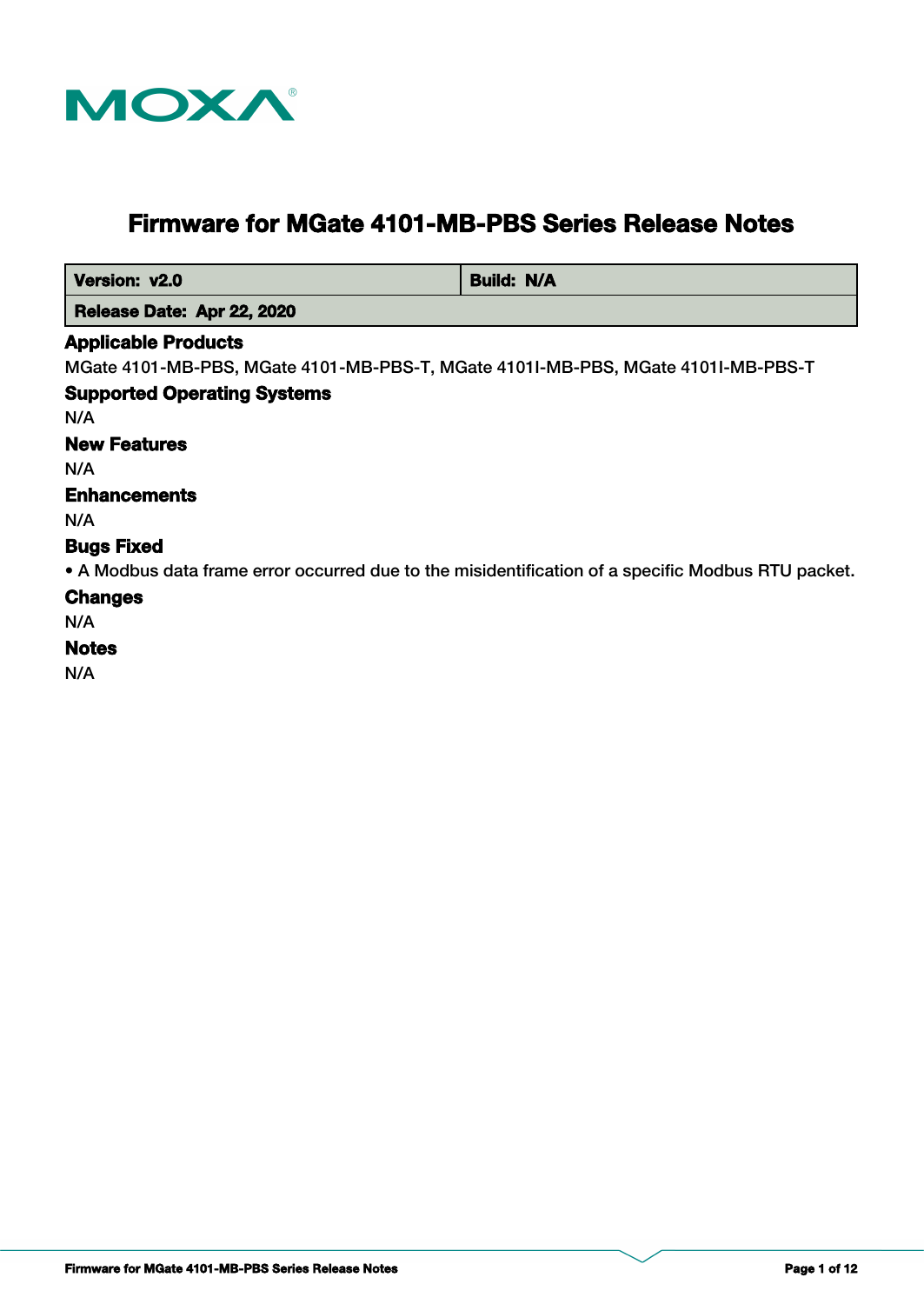

#### **Version: v1.6 Build: Build: Build 16030313**

 **Release Date: Apr 21, 2016**

### **Applicable Products**

MGate 4101I-MB-PBS, MGate 4101-MB-PBS, MGate 4101-MB-PBS-T, MGate 4101I-MB-PBS-T

### **Supported Operating Systems**

N/A

### **New Features**

- Supports Modbus fault protection.
- Supports Modbus and PROFIBUS command tag name.
- Supports I/O data view.

### **Enhancements**

• Enhanced Modbus communication performance.

#### **Bugs Fixed**

• Data error would occur with low baudrate and FIFO enabled for Modbus RTU communication.

#### **Changes**

N/A

#### **Notes**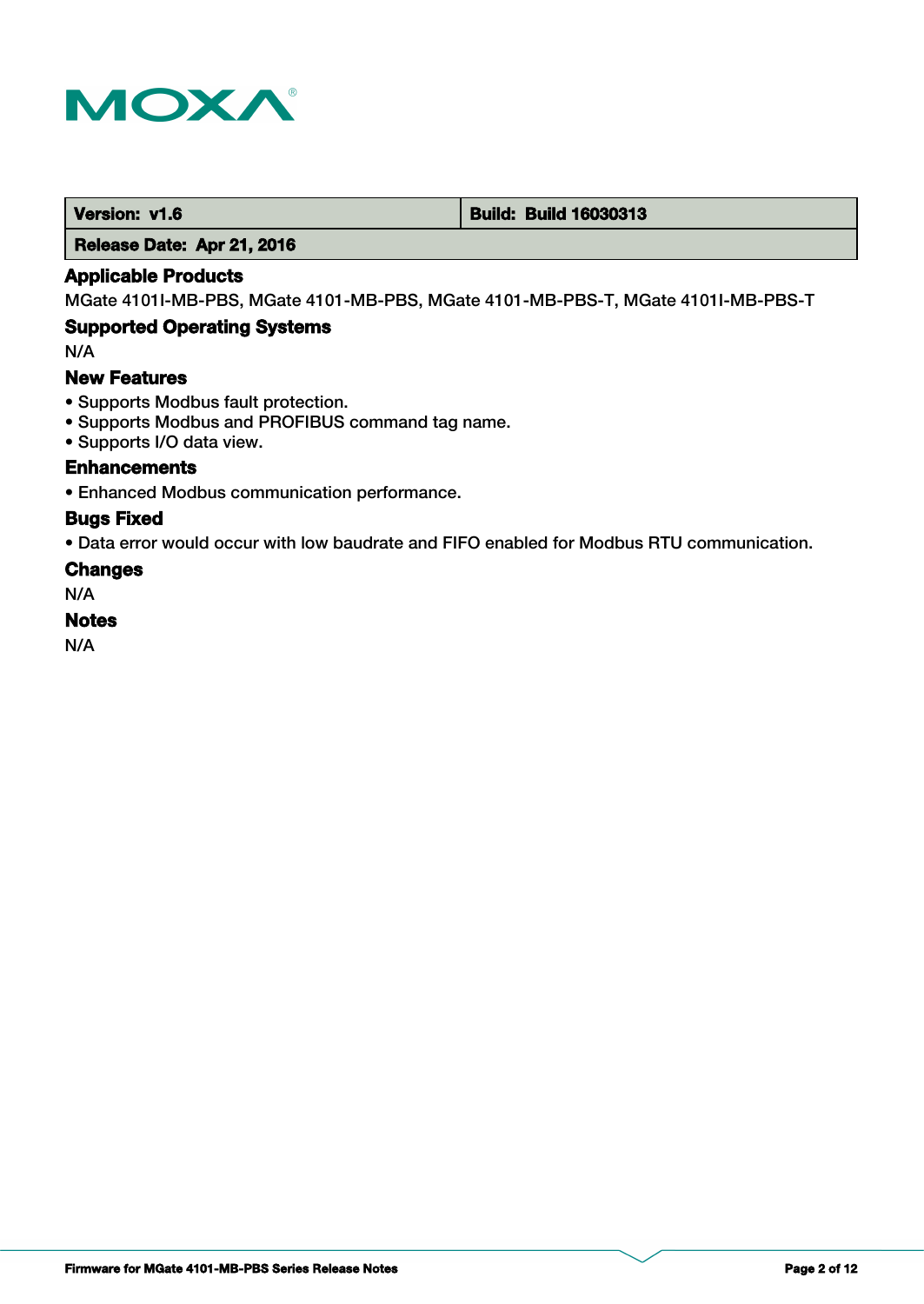

| Version: v1.5 | <b>Build: Build 15082009</b> |
|---------------|------------------------------|
|---------------|------------------------------|

 **Release Date: N/A**

# **Applicable Products**

MGate 4101-MB-PBS-T, MGate 4101-MB-PBS, MGate 4101I-MB-PBS, MGate 4101I-MB-PBS-T

# **Supported Operating Systems**

N/A

# **New Features**

N/A

### **Enhancements**

N/A

### **Bugs Fixed**

• Modbus RTU communication would stop if MGate continuously operated without power cycling for over 49.7 days.

#### **Changes**

N/A

#### **Notes**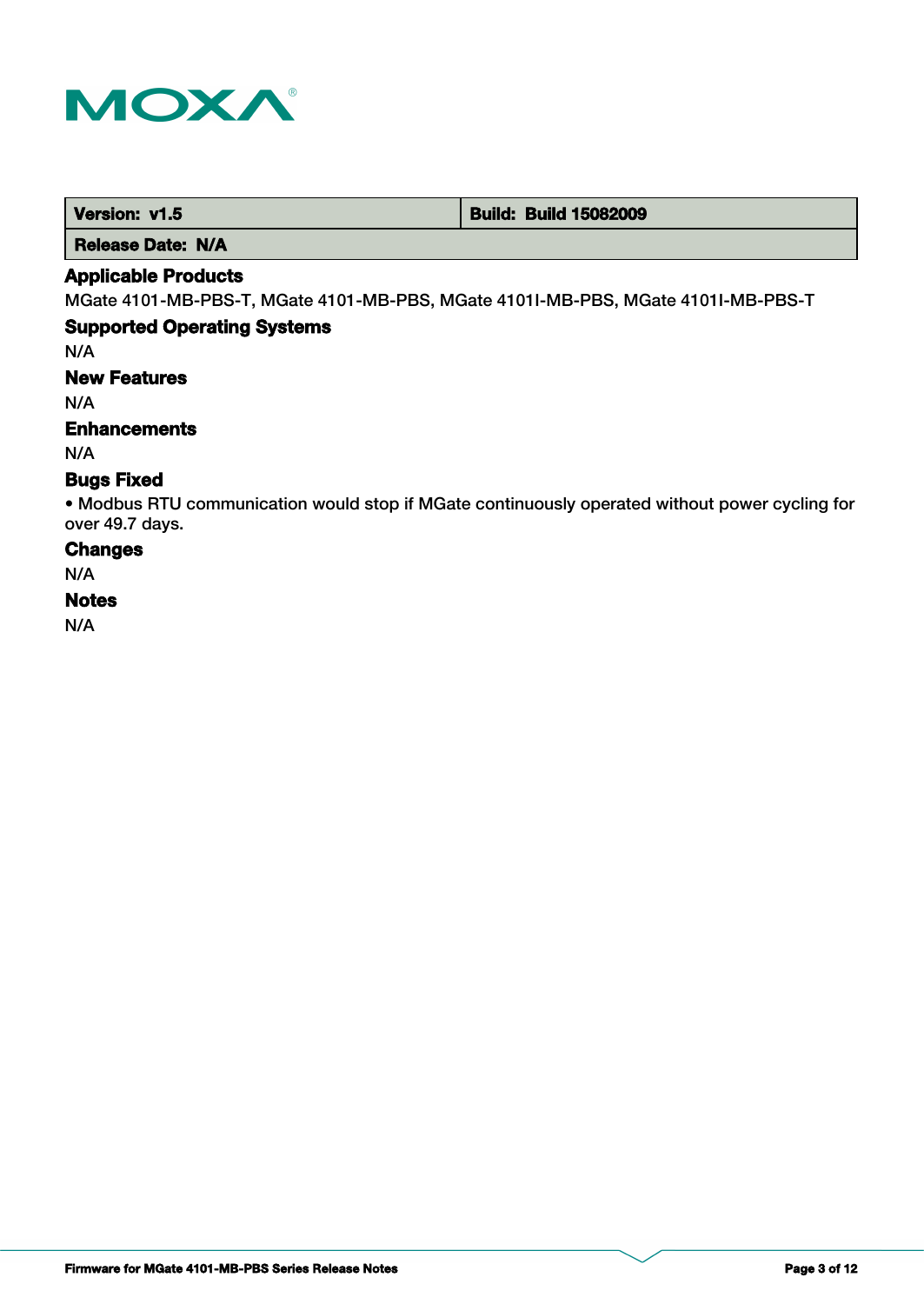

 **Version: v1.4 1.4 Build: Build: Build 14080611** 

 **Release Date: N/A**

### **Applicable Products**

MGate 4101-MB-PBS-T, MGate 4101-MB-PBS, MGate 4101I-MB-PBS, MGate 4101I-MB-PBS-T

# **Supported Operating Systems**

N/A

# **New Features**

N/A

### **Enhancements**

• Modbus slave ID can be set to 248 ~ 255.

### **Bugs Fixed**

- Modbus ASCII communication may stop if an error frame was received.
- Modbus RTU communication would fail if FIFO was disabled.

### **Changes**

N/A

### **Notes**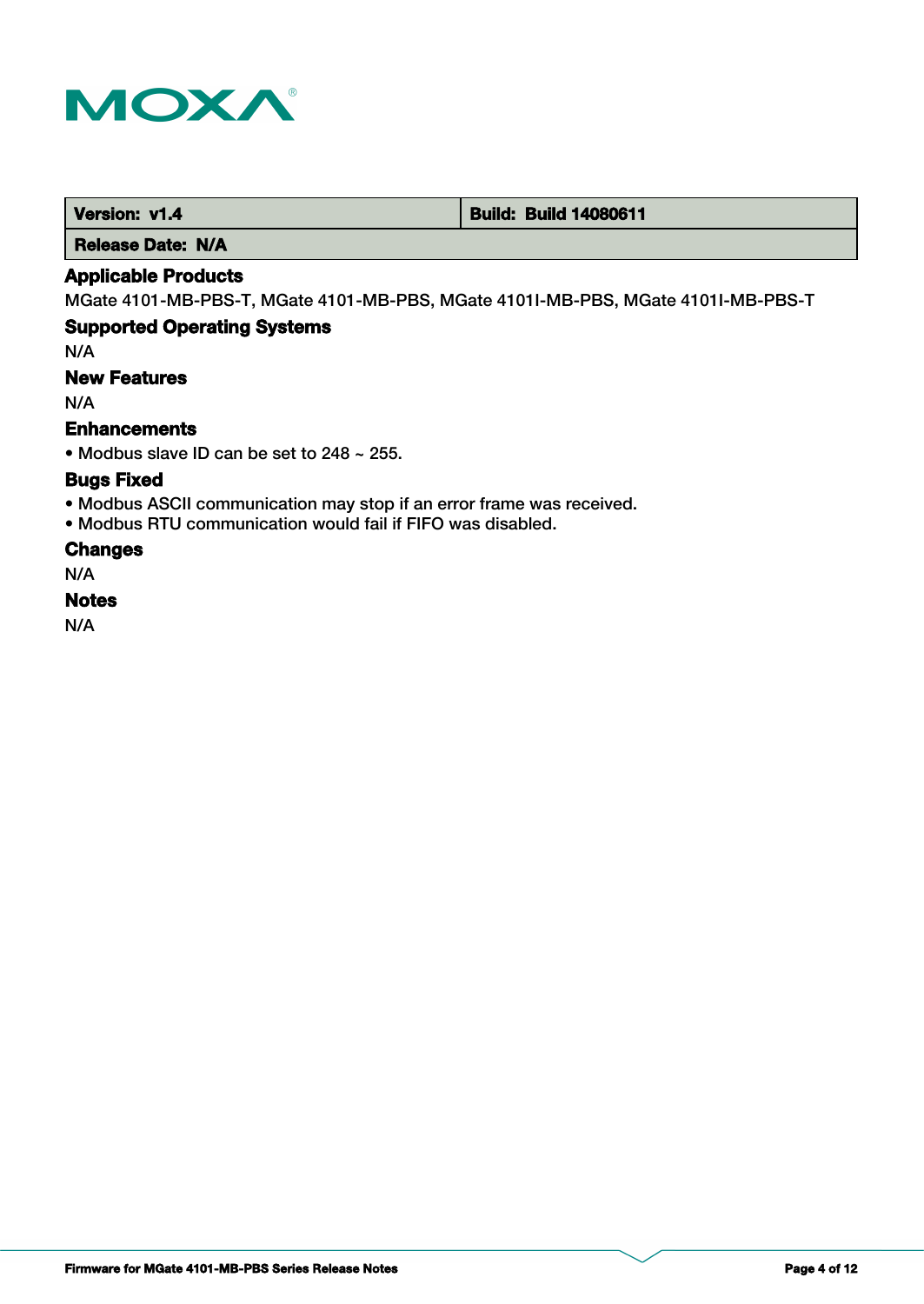

 **Version: v1.3 Build: Build: Build 14031018** 

 **Release Date: N/A**

### **Applicable Products**

MGate 4101-MB-PBS-T, MGate 4101-MB-PBS, MGate 4101I-MB-PBS, MGate 4101I-MB-PBS-T

# **Supported Operating Systems**

N/A

**New Features**

N/A

### **Enhancements**

N/A

### **Bugs Fixed**

• MGate 4101 PROFIBUS port stopped responding to PROFIBUS telegrams after receiving broadcast telegrams with destination SAP 63.

#### **Changes**

N/A

### **Notes**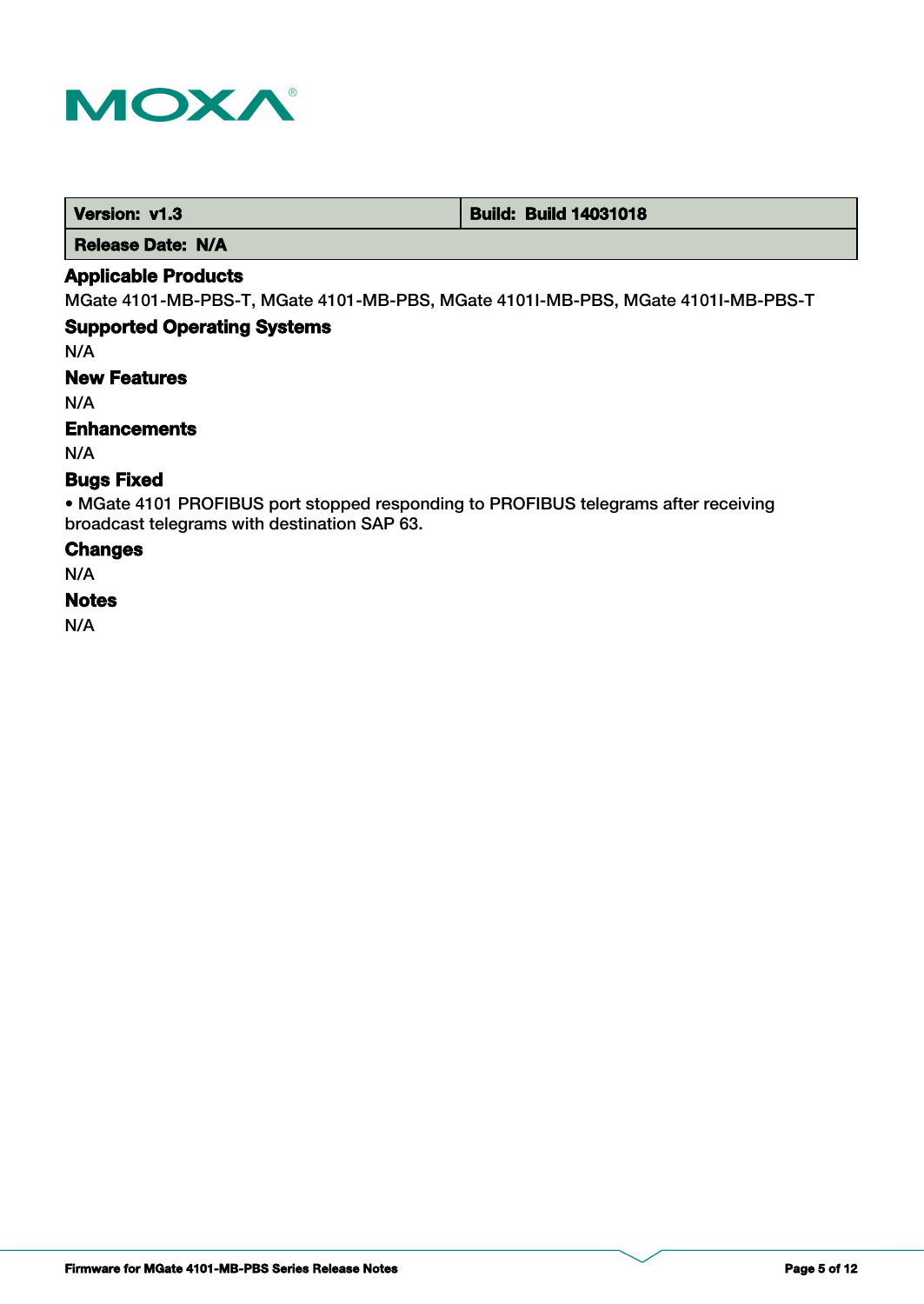

 **Version: v1.2 Build: Build: Build 13032915** 

 **Release Date: N/A**

### **Applicable Products**

MGate 4101-MB-PBS-T, MGate 4101-MB-PBS, MGate 4101I-MB-PBS, MGate 4101I-MB-PBS-T

### **Supported Operating Systems**

N/A

# **New Features**

N/A

#### **Enhancements**

- Passed PI certification test.
- Changed the minimum value of the polling interval in Modbus master commands to 10 ms.

### **Bugs Fixed**

• MGate 4101 would return incorrect diagnostic data to the PROFIBUS master after powering on.

#### **Changes**

N/A

### **Notes**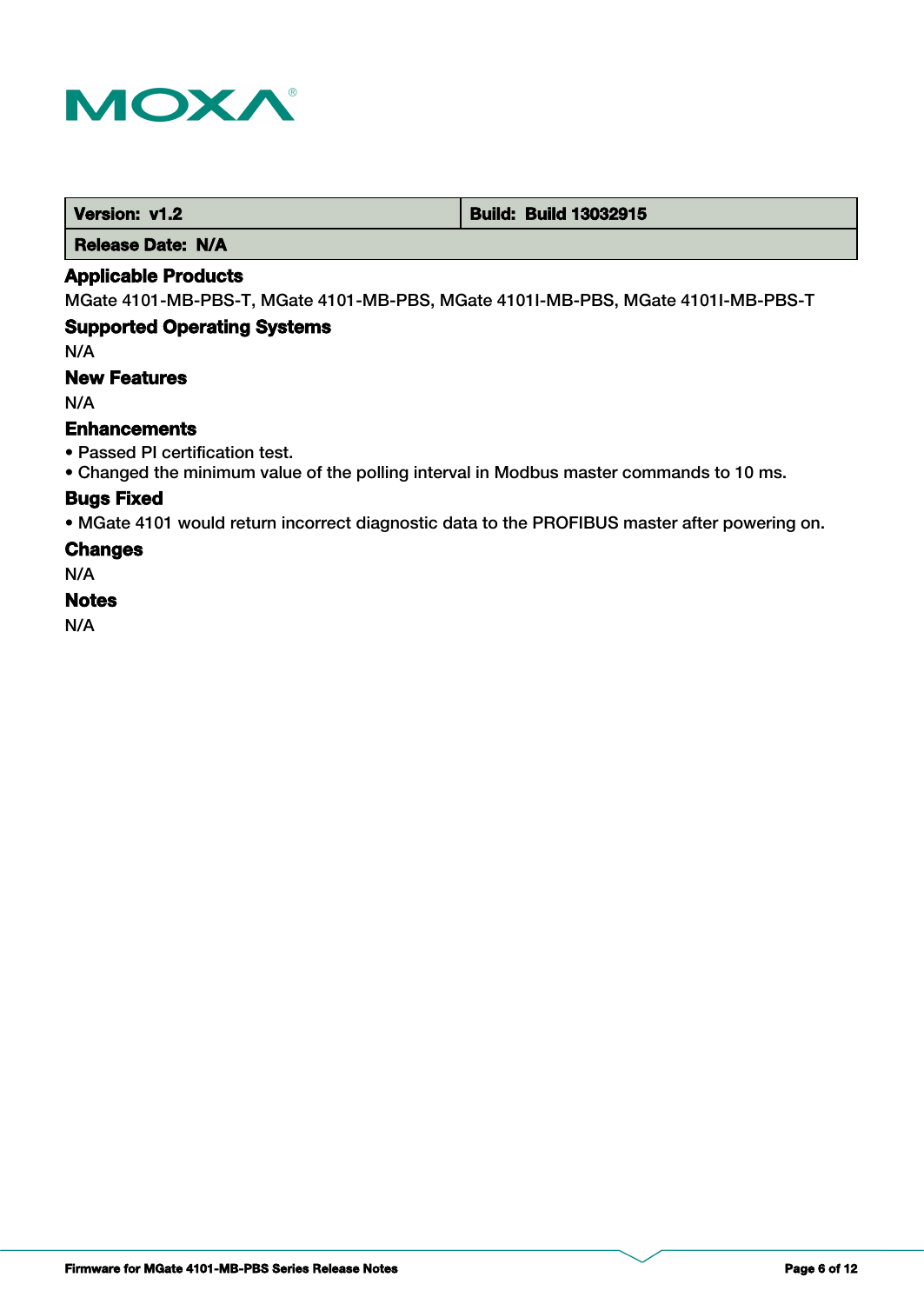

| <b>Build: Build 13030614</b><br>Version: v1.1 |
|-----------------------------------------------|
|-----------------------------------------------|

 **Release Date: N/A**

# **Applicable Products**

MGate 4101I-MB-PBS, MGate 4101-MB-PBS, MGate 4101-MB-PBS-T, MGate 4101I-MB-PBS-T

# **Supported Operating Systems**

N/A

# **New Features**

N/A

# **Enhancements**

N/A

# **Bugs Fixed**

• Compatibility issues with the HMS PROFIBUS Master simulator.

### **Changes**

N/A

### **Notes**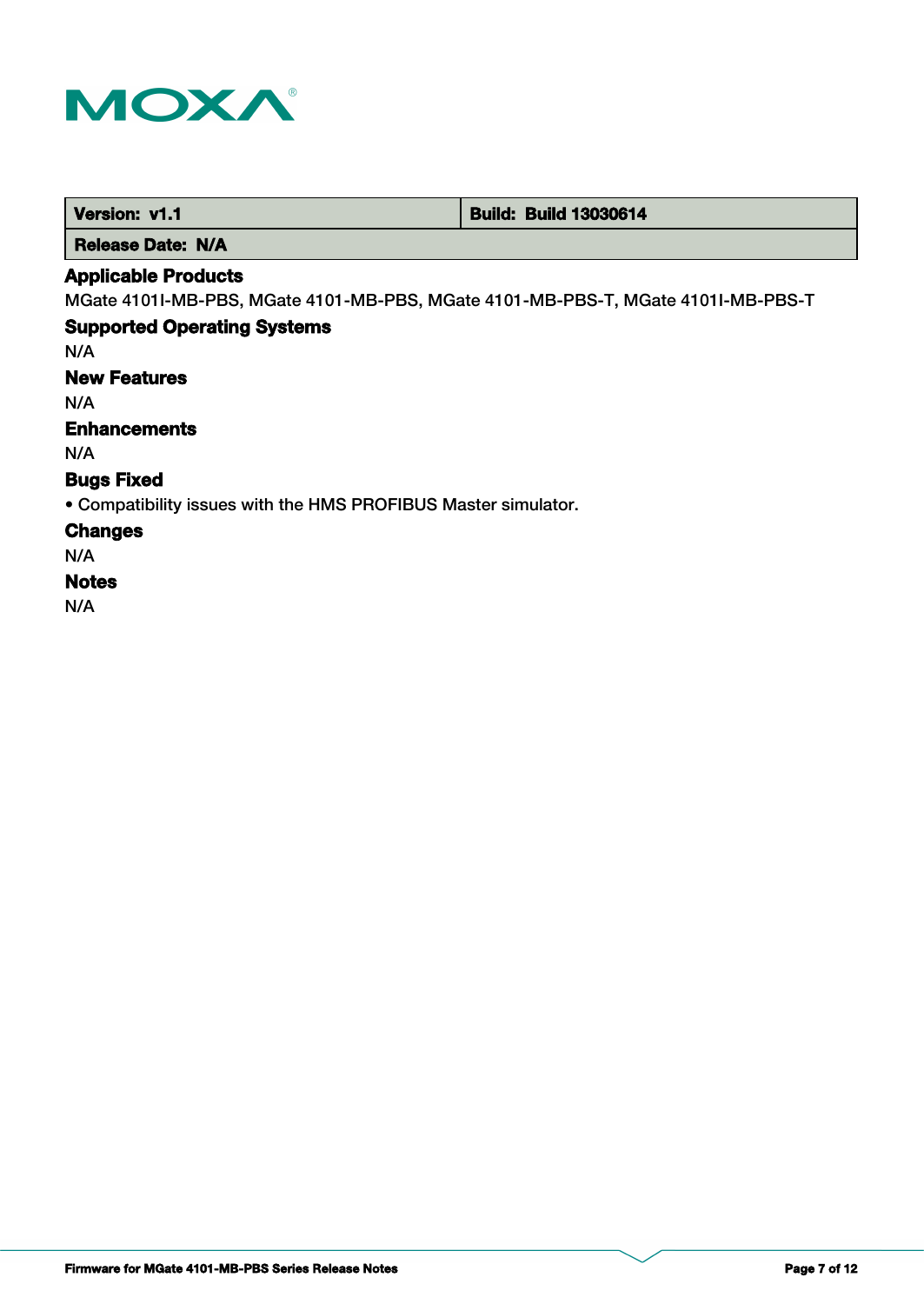

 **Version: v1.1 Construction: Construction: Build: Build: Build 12122613** 

 **Release Date: N/A**

### **Applicable Products**

MGate 4101-MB-PBS, MGate 4101-MB-PBS-T, MGate 4101I-MB-PBS, MGate 4101I-MB-PBS-T

#### **Supported Operating Systems**

N/A

### **New Features**

N/A

### **Enhancements**

N/A

### **Bugs Fixed**

• MGate 4101 would reply with the wrong value when receiving SSA (Set-Slave-Address) commands from the PROFIBUS Master.

• Cleared diag.Ext\_diag flag when a PROFIBUS watchdog timeout occurred.

### **Changes**

N/A

### **Notes**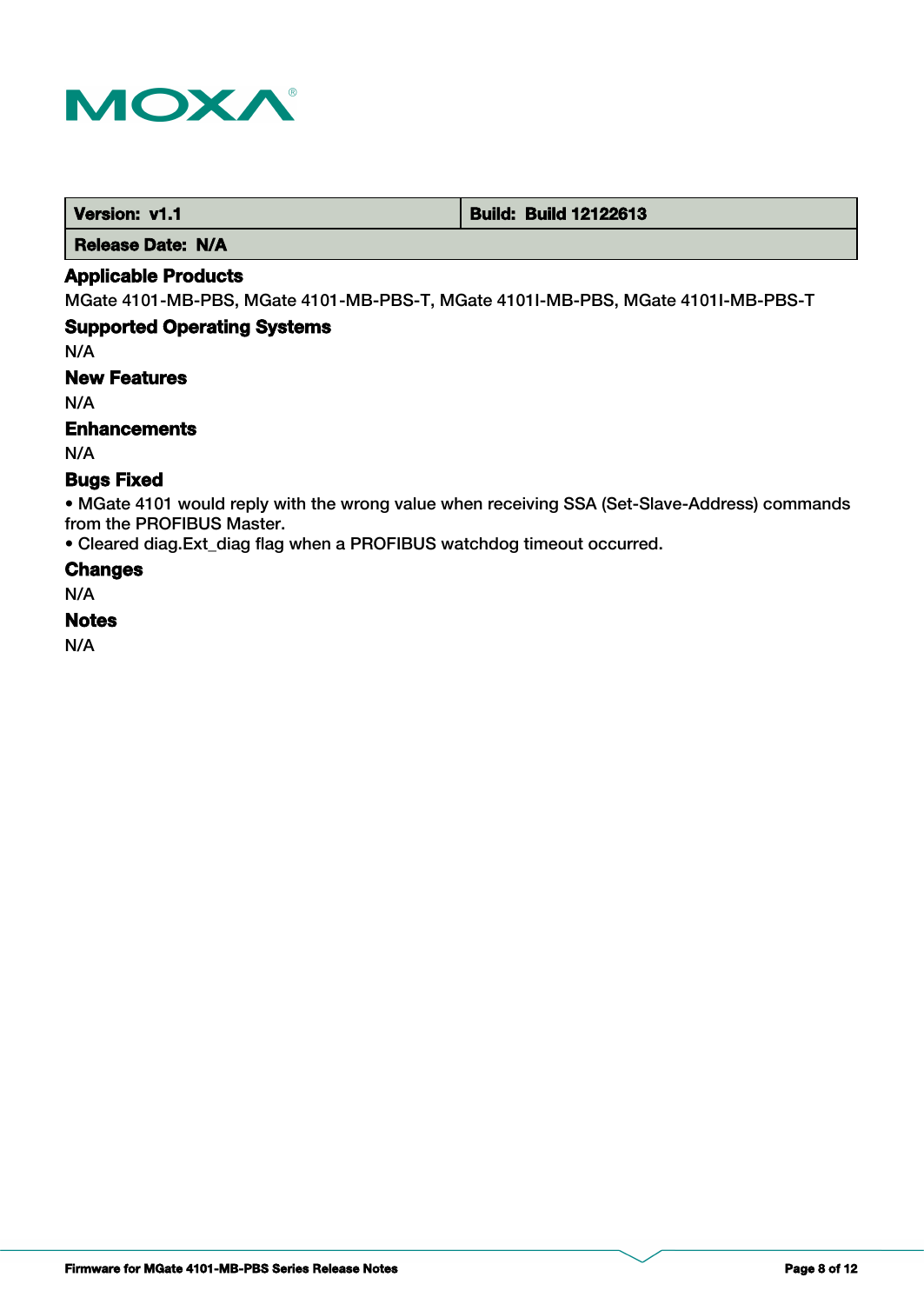

 **Version: v1.1 Version: v1.1 Build: Build: Build 12121114** 

 **Release Date: N/A**

### **Applicable Products**

MGate 4101I-MB-PBS, MGate 4101-MB-PBS, MGate 4101-MB-PBS-T, MGate 4101I-MB-PBS-T

### **Supported Operating Systems**

N/A

**New Features**

N/A

### **Enhancements**

N/A

### **Bugs Fixed**

• MGate 4101-PBM-MB would return success when the PROFIBUS master sent a chk\_cfg telegram and the I/O configuration was inconsistent with the device settings.

#### **Changes**

N/A

### **Notes**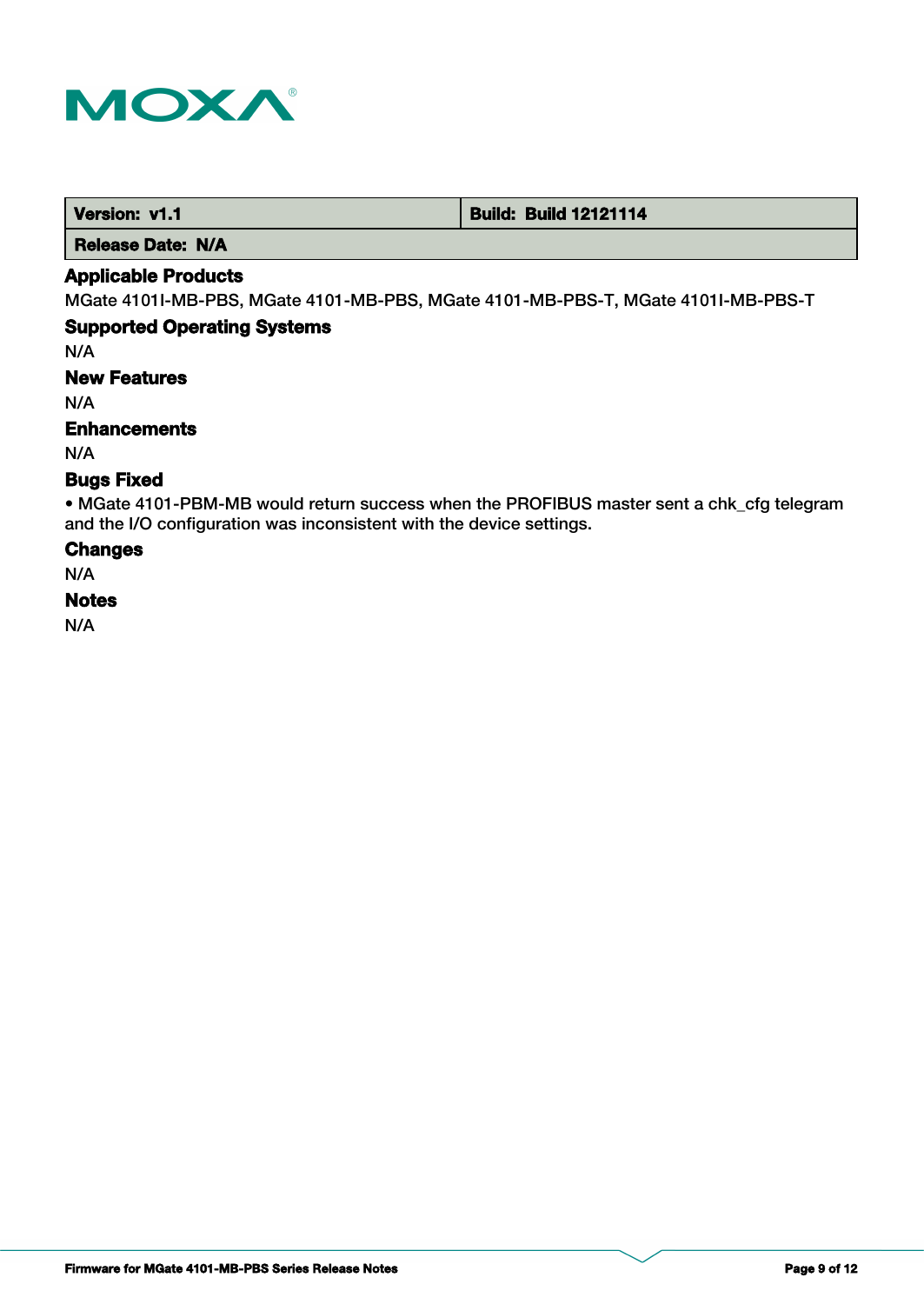

| Version: v1.1 | <b>Build: Build 12092111</b> |
|---------------|------------------------------|
|---------------|------------------------------|

 **Release Date: N/A**

### **Applicable Products**

MGate 4101I-MB-PBS, MGate 4101-MB-PBS, MGate 4101-MB-PBS-T, MGate 4101I-MB-PBS-T

### **Supported Operating Systems**

N/A

# **New Features**

N/A

### **Enhancements**

• Changed the minimum value of the polling interval in Modbus master commands to 10 ms.

### **Bugs Fixed**

• MGate 4101 would sometimes return diagnostic data with Stat\_Diag bit of octet 2 and Ext\_Diag\_Overflow bit of octet 3 set to 1 after powering on.

#### **Changes**

N/A

### **Notes**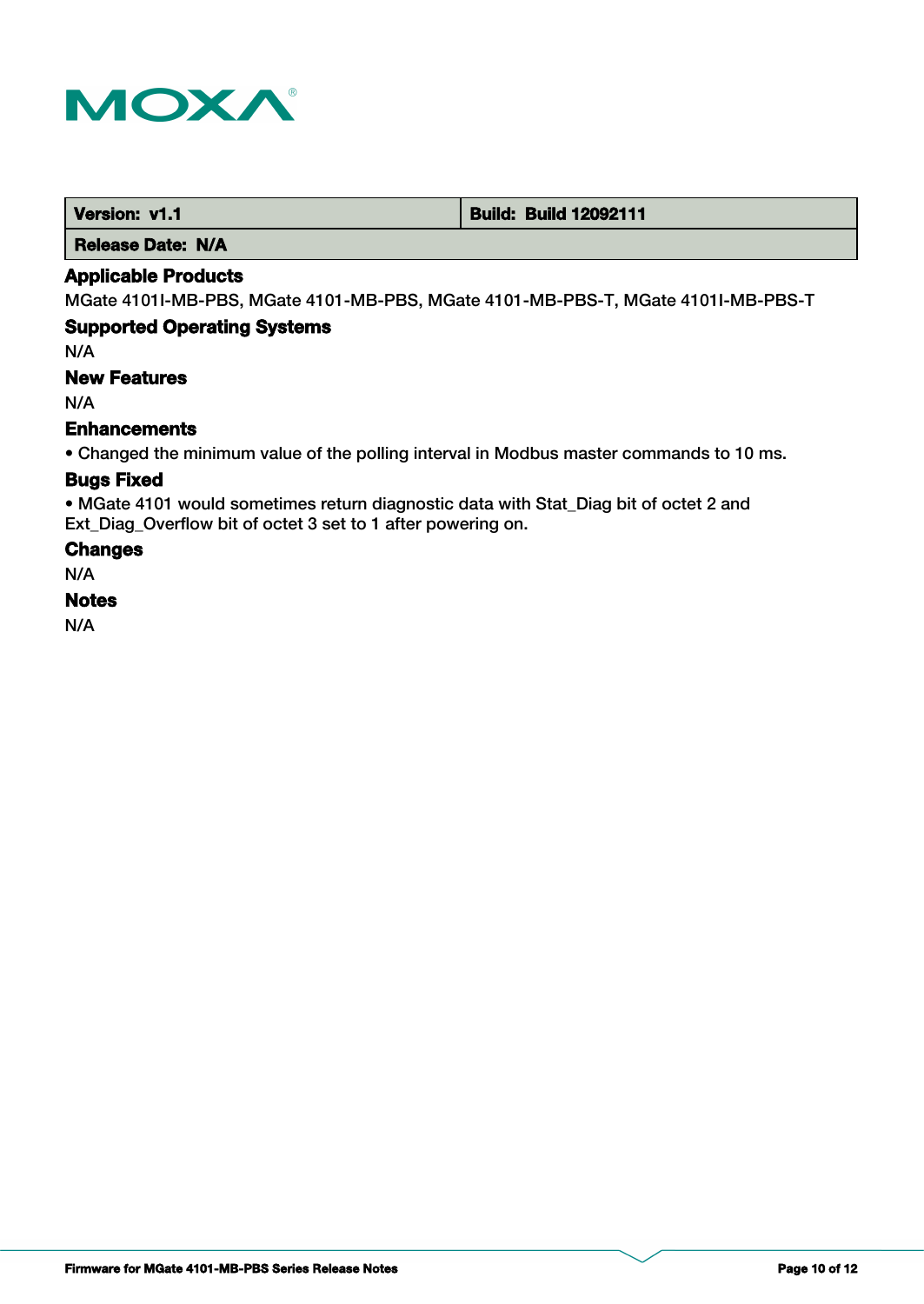

#### **Version: v1.1 Version: v1.1 Build: Build: Build 11112119**

 **Release Date: N/A**

### **Applicable Products**

MGate 4101-MB-PBS, MGate 4101-MB-PBS-T, MGate 4101I-MB-PBS, MGate 4101I-MB-PBS-T

### **Supported Operating Systems**

N/A

### **New Features**

N/A

### **Enhancements**

• Shortened the time required to set configuration, get configuration, import configuration, export configuration, and firmware upgrade.

• Changed PROFIBUS ident number from 0x0405 to 0x0D80.

• QuickLink learning function can take up to 3 Modbus master requests to learn the Modbus devices well.

# **Bugs Fixed**

• Unable to upgrade to firmware files over 180 KB.

• MGate 4101 would sometimes reboot repeatedly after powering on.

• MGate 4101 would fail to stop providing error diagnostics for PROFIBUS when there is no timeout to expire MODBUS requests.

### **Changes**

N/A

# **Notes**